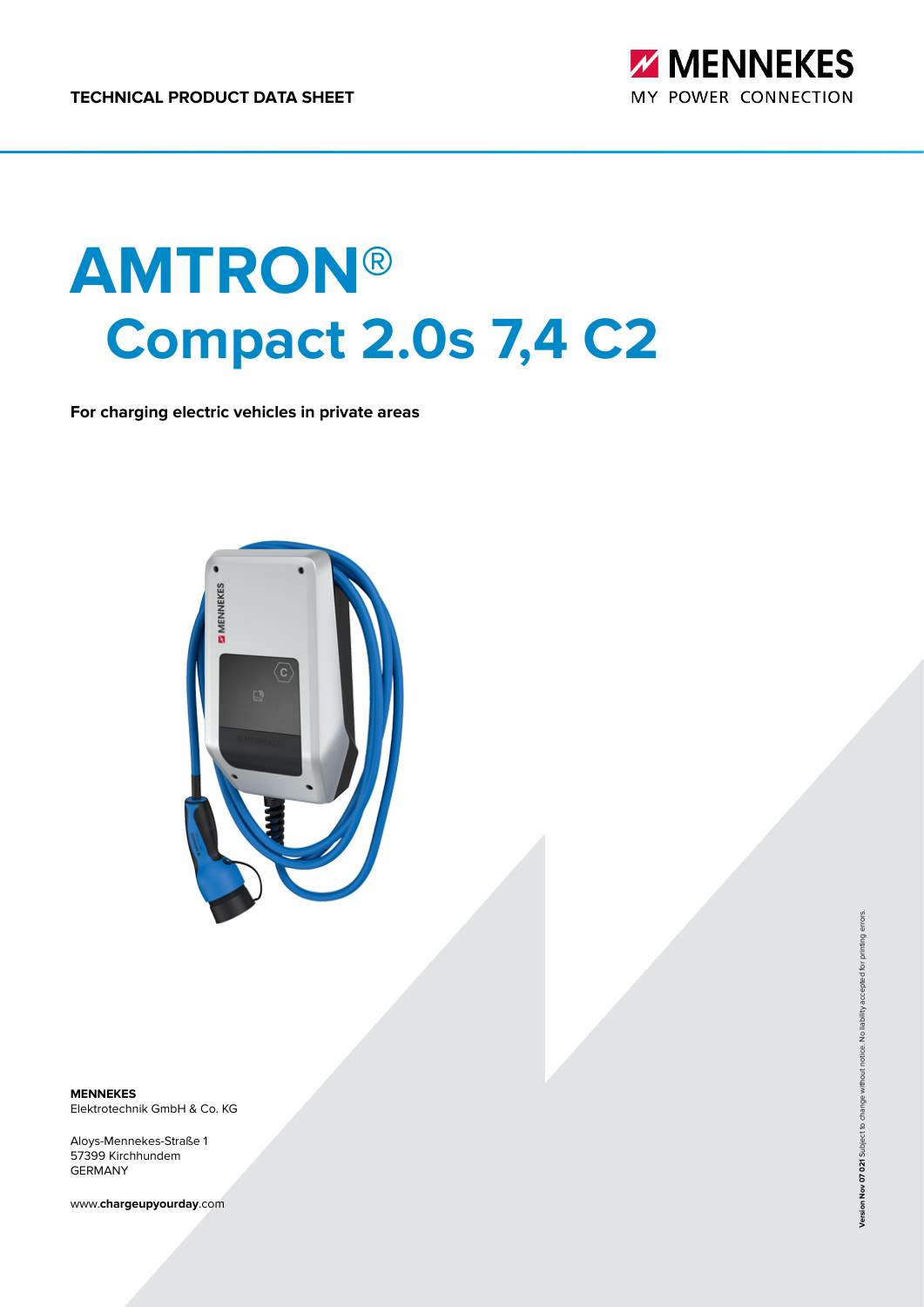

# **Equipment features**

#### **General**

- Mode 3 charging (IEC 61851-1)
- Plugs and sockets according to IEC 62196-2
- Maximum charging power: 7.4 kW
- Connection: 1-phase
- Max. charging power configurable by qualified electrician
- Status information via LED information panel
- Temperature monitoring
- Sleep mode to reduced standby consumption (about 1 W)
- Permanently connected charging cable with type 2 (7.5 m)
- Integrated cable hanger
- Enclosure made of AMELAN

#### **Authorisation options**

- Autostart (without authorisation)
- RFID (ISO / IEC 14443 A) Compatible with MIFARE classic and MIFARE DESFire

#### **Options for local load management**

- Reduction of the charging current via switching input (downgrade)
- Reduction of the charging current in case of uneven phase load (unbalanced load limitation)
- Solar charging through an upstream, external energy meter
- Blackout protection by an upstream, external energy meter

#### **Options for connecting to an external energy management system (EMS)**

Via Modbus RTU

#### **Integrated protective devices**

- No integrated Residual Current Device
- No integrated circuit breaker
- DC residual current monitoring > 6 mA with tripping characteristics in accordance with IEC 62955
- Switching output for controlling an external shunt release, in order to disconnect the charging point voltage in case of a fault (sticking load contactor) (welding detection)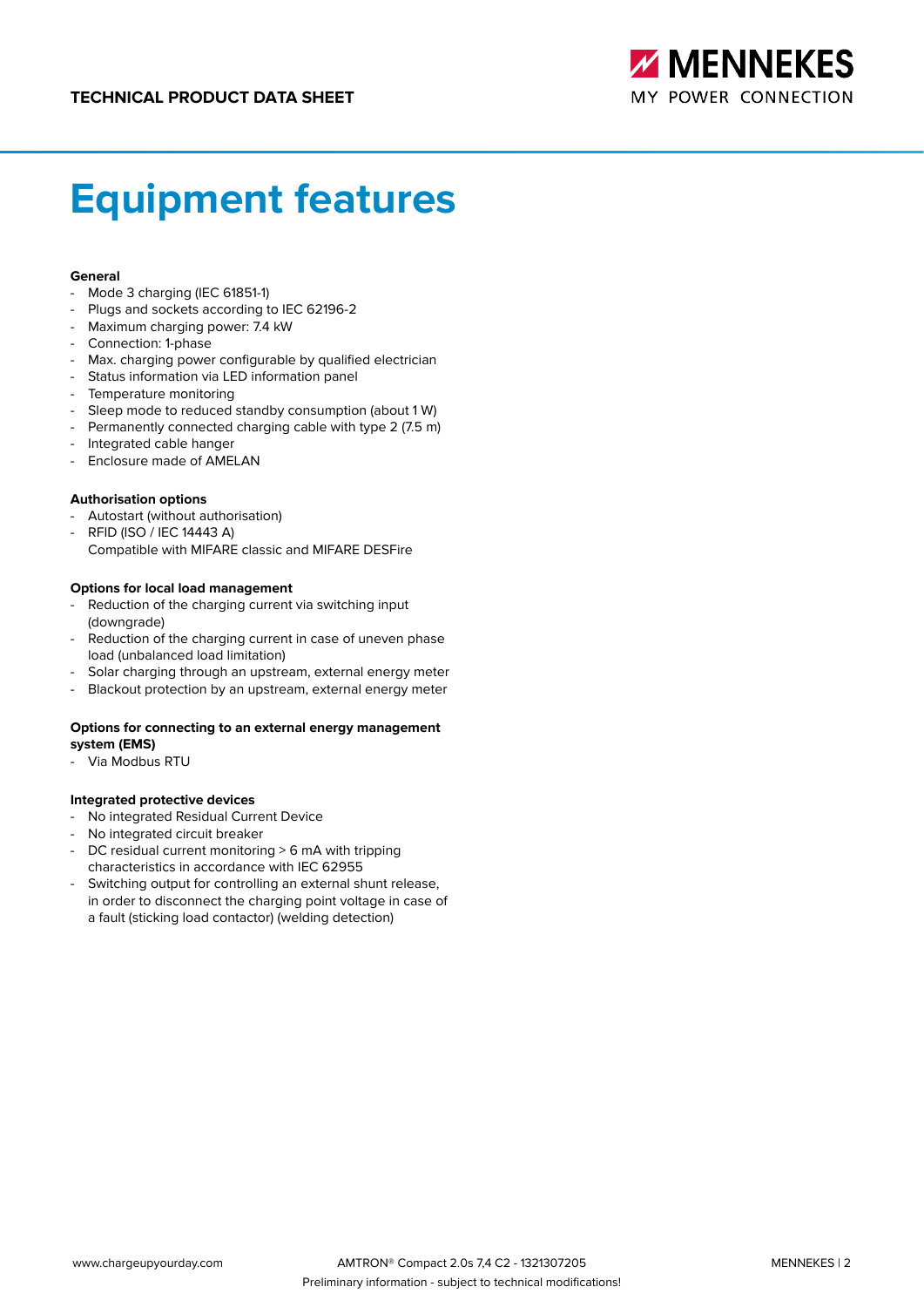

### **Technical data**

| AMTRON <sup>®</sup> Compact 2.0s 7,4 C2                      |                  | 1321307205                                |  |
|--------------------------------------------------------------|------------------|-------------------------------------------|--|
| Max. charging power Mode 3<br>[kW]                           | Charging point 1 | 7.4                                       |  |
| Connection                                                   | Charging point 1 | 1-phase                                   |  |
| Rated current $I_{nA}$ [A]                                   |                  | 32                                        |  |
| Rated current of a Mode 3 I <sub>nC</sub> charging point [A] |                  | 32                                        |  |
| Rated voltage $U_N$ [V] AC $\pm$ 10%                         |                  | 230 / 400                                 |  |
| Rated frequency $f_N$ [Hz]                                   |                  | 50                                        |  |
| Max. back-up fuse [A]                                        |                  | According to rating plate / configuration |  |
| Rated insulation voltage U <sub>i</sub> [V]                  |                  | 500                                       |  |
| Rated impulse withstand voltage U <sub>imp</sub> [kV]        |                  | $\overline{4}$                            |  |
| Conditional rated short-circuit current I <sub>CC</sub> [kA] |                  | 10                                        |  |
| Rated diversity factor RDF                                   |                  | $\mathbf{1}$                              |  |
| Types of system earthing                                     |                  | TN/TT                                     |  |
| <b>EMC</b> classification                                    |                  | $A+B$                                     |  |
| Protection class                                             |                  |                                           |  |
| IP rating                                                    |                  | <b>IP44</b>                               |  |
| Overvoltage category                                         |                  | $\ensuremath{\mathsf{III}}\xspace$        |  |
| Mechanical impact protection                                 |                  | <b>IK10</b>                               |  |
| Contamination rating                                         |                  | $\mathsf{3}$                              |  |
| Installation                                                 |                  | open air, interior                        |  |
| Stationary / Mobile                                          |                  | fixed                                     |  |
| Use (according to IEC 61439-7)                               |                  | <b>ACSEV</b>                              |  |
| External design                                              |                  | wall mounting                             |  |
| Dimensions H x W x D [mm]                                    |                  | According to dimensional drawing          |  |
| Weight [g]                                                   |                  | 4700                                      |  |
| Standard                                                     |                  | IEC 61851, IEC 61439-7                    |  |

The specific standards according to which the product was tested can be found in the declaration of conformity for the product.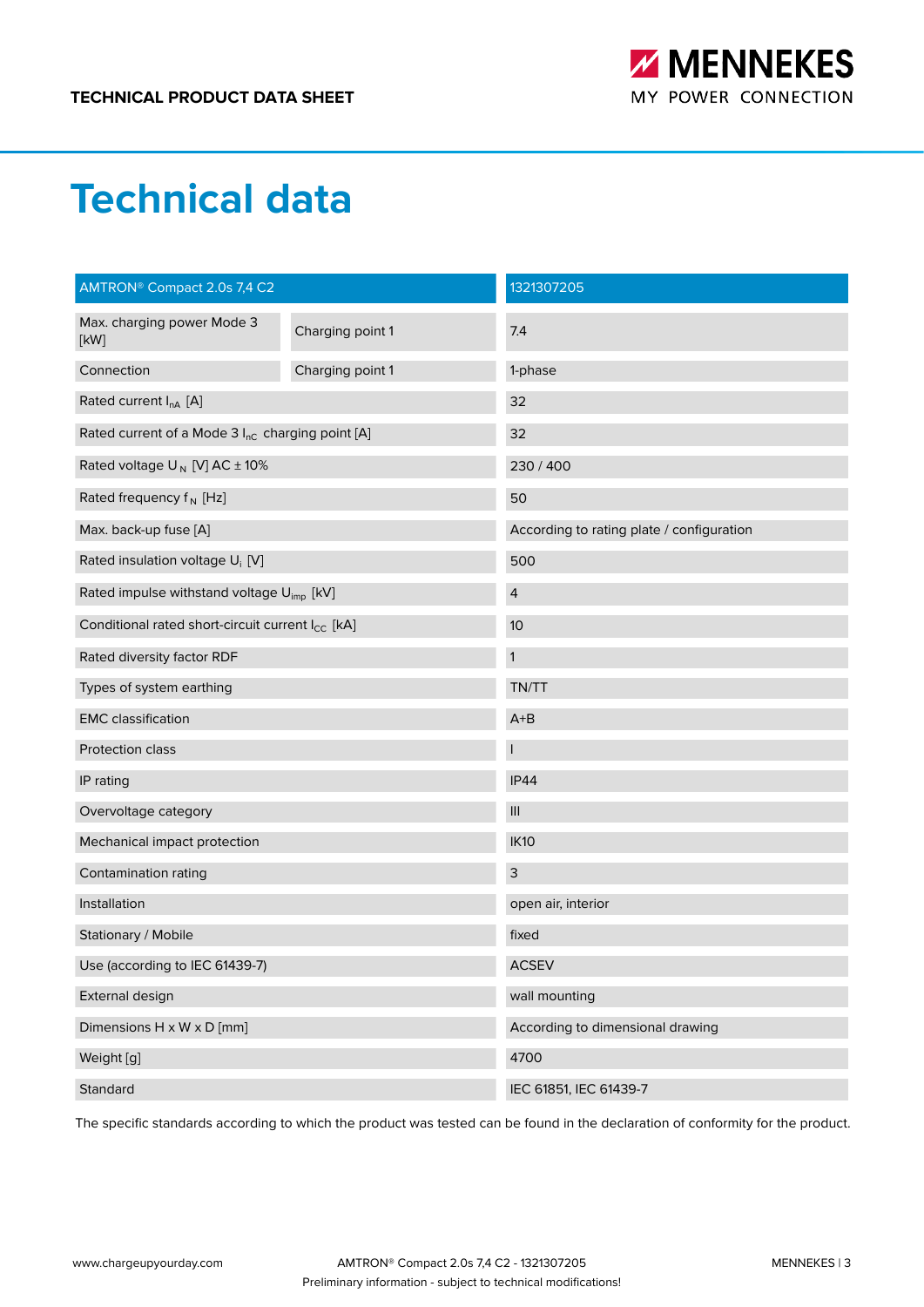

### **Technical data**

| Permissible ambient conditions                |       |      |  |
|-----------------------------------------------|-------|------|--|
|                                               | Min.  | Max. |  |
| Ambient temperature [°C]                      | $-30$ | 50   |  |
| Average temperature over 24 hours period [°C] |       | 35   |  |
| Altitude [m above sea level]                  |       | 2000 |  |
| Relative humidity [%]                         |       | 95   |  |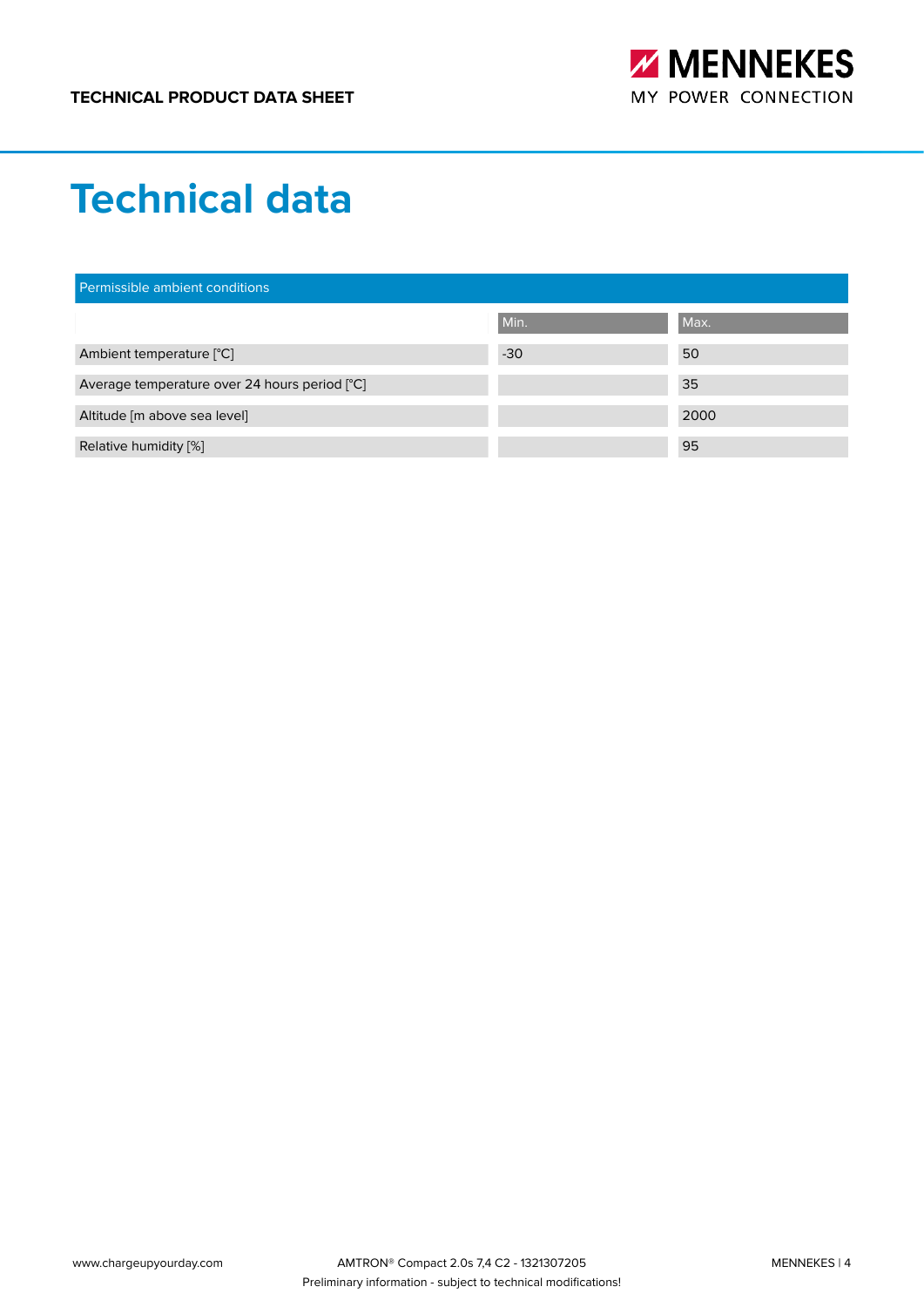

### **Technical data**

| Supply line terminal strip                        |        |      |
|---------------------------------------------------|--------|------|
| Number of terminals                               | 3      |      |
| Line material                                     | Copper |      |
|                                                   | Min.   | Max. |
| Clamping range - rigid [mm <sup>2</sup> ]         | 0.2    | 10   |
| Clamping range - flexible [mm <sup>2</sup> ]      | 0.2    | 10   |
| Clamping range with ferrule $\left[mm^{2}\right]$ | 0.2    | 6    |
| Tightening torque [Nm]                            | 0.8    | 1.5  |

| Downgrade relay                                |                          |                |
|------------------------------------------------|--------------------------|----------------|
| Number of terminals                            | 2                        |                |
| Coil voltage [V]                               | $\overline{\phantom{0}}$ |                |
|                                                | Min.                     | Max.           |
| Clamping range - rigid [mm <sup>2</sup> ]      | 0.5                      | $\overline{4}$ |
| Clamping range - flexible [mm <sup>2</sup> ]   | 0.5                      | $\overline{4}$ |
| Clamping range with ferrule [mm <sup>2</sup> ] | 0.5                      | 2.5            |
| Tightening torque [Nm]                         | 0.8                      | 1.5            |

| Shunt release relay                            |      |                |
|------------------------------------------------|------|----------------|
| Number of terminals                            | 2    |                |
| Coil voltage [V]                               | 230  |                |
|                                                | Min. | Max.           |
| Clamping range - rigid [mm <sup>2</sup> ]      | 0.5  | $\overline{4}$ |
| Clamping range - flexible [mm <sup>2</sup> ]   | 0.5  | $\overline{4}$ |
| Clamping range with ferrule [mm <sup>2</sup> ] | 0.5  | 2.5            |
| Tightening torque [Nm]                         | 0.8  | 1.5            |

| <b>External switching contact terminal strip</b> |      |                |
|--------------------------------------------------|------|----------------|
| Number of terminals                              | 2    |                |
| Coil voltage [V]                                 |      |                |
|                                                  | Min. | Max.           |
| Clamping range - rigid [mm <sup>2</sup> ]        | 0.5  | $\overline{4}$ |
| Clamping range - flexible [mm <sup>2</sup> ]     | 0.5  | $\overline{4}$ |
| Clamping range with ferrule [mm <sup>2</sup> ]   | 0.5  | 2.5            |
| Tightening torque [Nm]                           | 0.8  | 1.5            |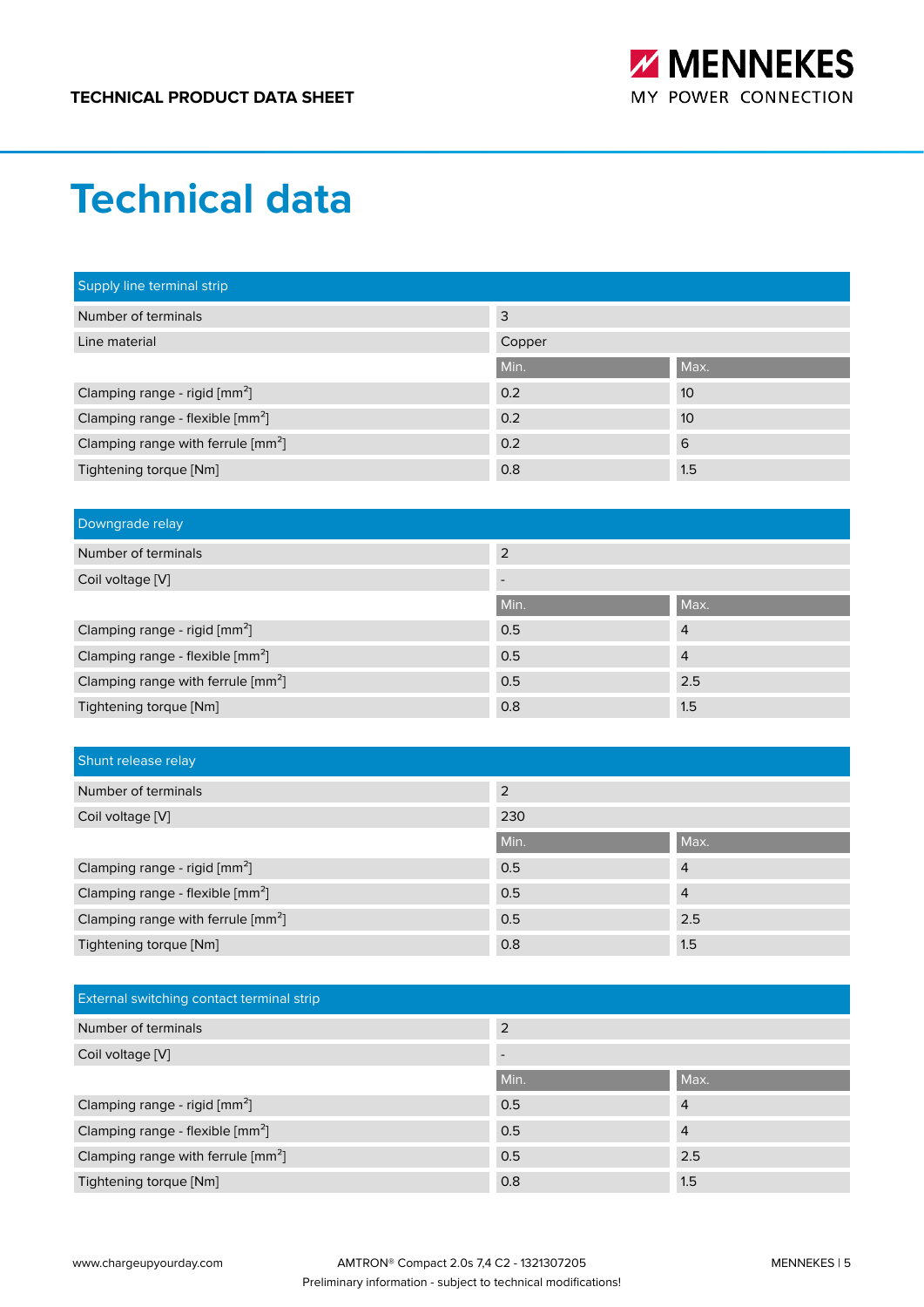

# **Dimensional drawing**



1 MB 673